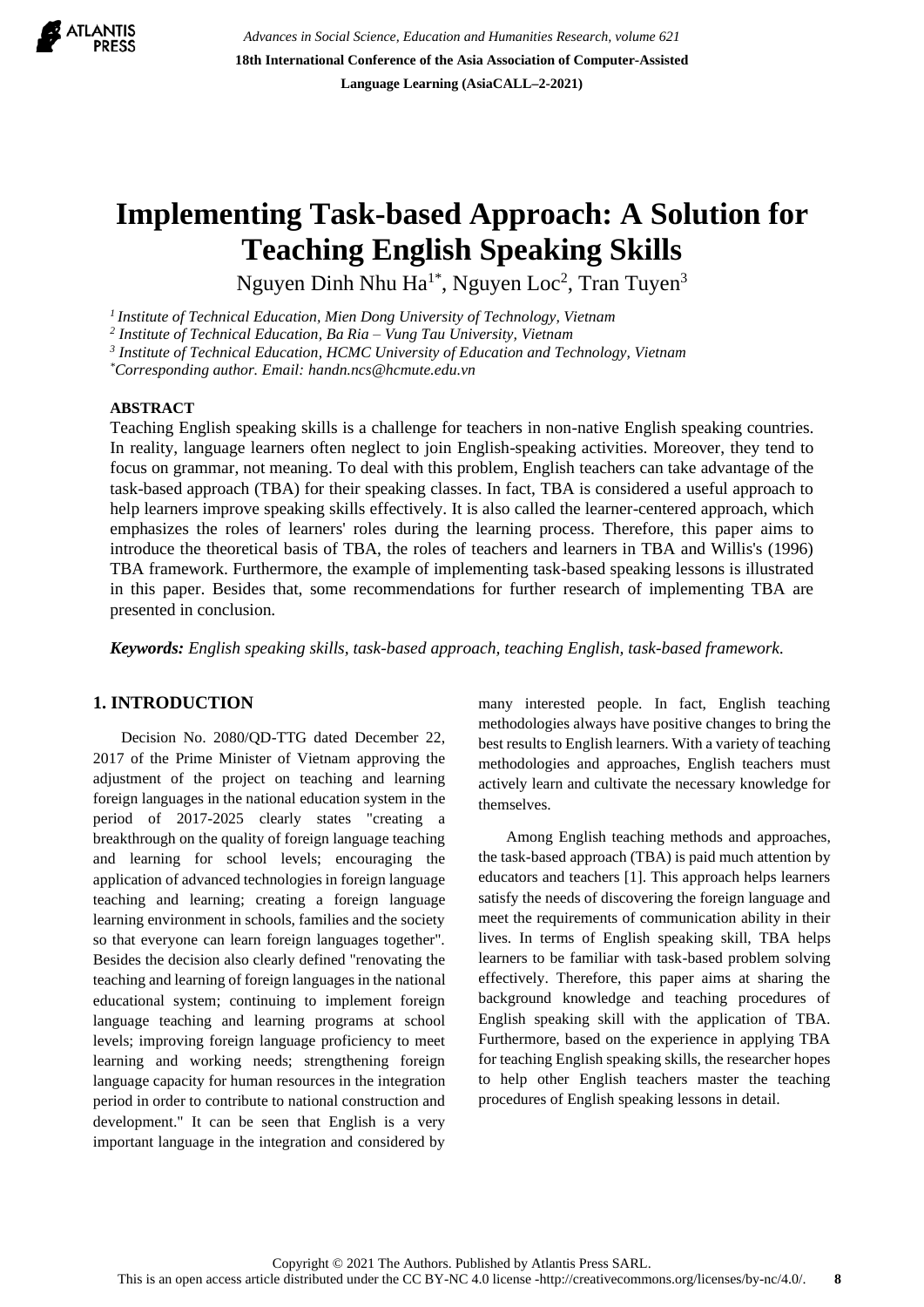

## **2. RESEARCH METHODOLOGY**

## *2.1. The concepts of approach*

The approach is a theory of language learning or a synthesis of philosophies about how to learn. Approach refers to the necessary teaching techniques of teachers in teaching activities. In addition, the approach describes the different ways that learners use to perform learning tasks.

[2] defined that the approach is viewed as a philosophy or belief related to the problems to be considered and solved. It is a series of views of individuals that are relevant to their interests.

According to the Cambridge dictionary, the approach is understood as an action verb, which means to get close to something or to solve a certain problem. When defined as a noun, the approach is considered a way to consider and solve a problem.

#### *2.2. The concepts of the task-based approach*

English teachers believe that TBA helps learners to learn better by encouraging them to concentrate on learning tasks instead of paying much attention to the language they are learning. [3] admitted that the nature of TBA helps learners to use the target language to solve learning tasks. [4] is a pioneer of implementing TBA in English classes. He succeeded in the project of Communication Language Teaching in India.

[5] confirmed that learners find it easy to recognize problems during the process of solving task-based activities by the application of TBA in teaching. Thanks to realizing problems, learners have more chances to improve their language as well as necessary skills.

In Vietnam, there are some concepts related to the TBA. [6] said that this approach gives learners opportunities to solve meaningful learning tasks. Besides, those learners are free of using the target language creatively. [7] admitted that learners can improve their English language by taking part in solving task-based activities which teachers design.

# *2.3. The roles of English teachers and learners in the task-based approach*

The roles of English teachers have been highlighted in studies of [7]; [8]; [9] and [10]. These studies indicated that teachers have important roles in the implementation of TBA. [7] defined the roles of English teachers as follows:

- 1. Make sure suitable levels of learning tasks
- 2. Establish clear objectives of task-based lessons
- 3. Make sure that learners show active roles in solving task-based activities
- 4. Encourage learners to join learning tasks and take risks
- 5. Make sure that learners understand the meaning of learning tasks
- 6. Create chances for learners to enhance their language learning
- 7. Encourage learners to evaluate their progress during solving learning tasks

More specially, [12] suggested that teachers should have the roles of language adviser, leader and controller during the process of solving task-based activities. Furthermore, [7] and [13] pointed out necessary duties which teachers need to manage during the process of solving tasks. English teachers need to be alert during the pre-task, task-cycle and post-tasks.

For the pre-task, English teachers should consider the content of tasks that will be done by learners suitably. They also should consider other issues such as time allotted for each activity, the meaning of tasks and the forms of solving tasks.

• During the task cycle, apart from the roles of organizer and controller of tasks, the teachers should be partners of learners in solving tasks. The teachers give comments, sources and suitable models of solving tasks. Besides, the teachers should be motivational supporters during the task cycle in order that learners feel secure and comfortable to solve tasks effectively.

• Finally, in the post-task, the teachers will create opportunities for learners to consolidate and accumulate more necessary knowledge by evaluating learners' performance of solving tasks [3]. For example, the teachers can discuss chosen strategies to solve tasks with learners. In this phase, the teachers need to evaluate learners' use and proficiency of the target language. The evaluation form can be done by minitests which are designed according to the teachers' purposes.

[12] also demonstrated the active roles of learners during the solving-task process. Learners need to be confident to try on various ways of solving tasks in order to practice the target language. In addition, cooperation between learners is very important. [14] affirmed that the role of the partner in solving tasks is considered a teacher.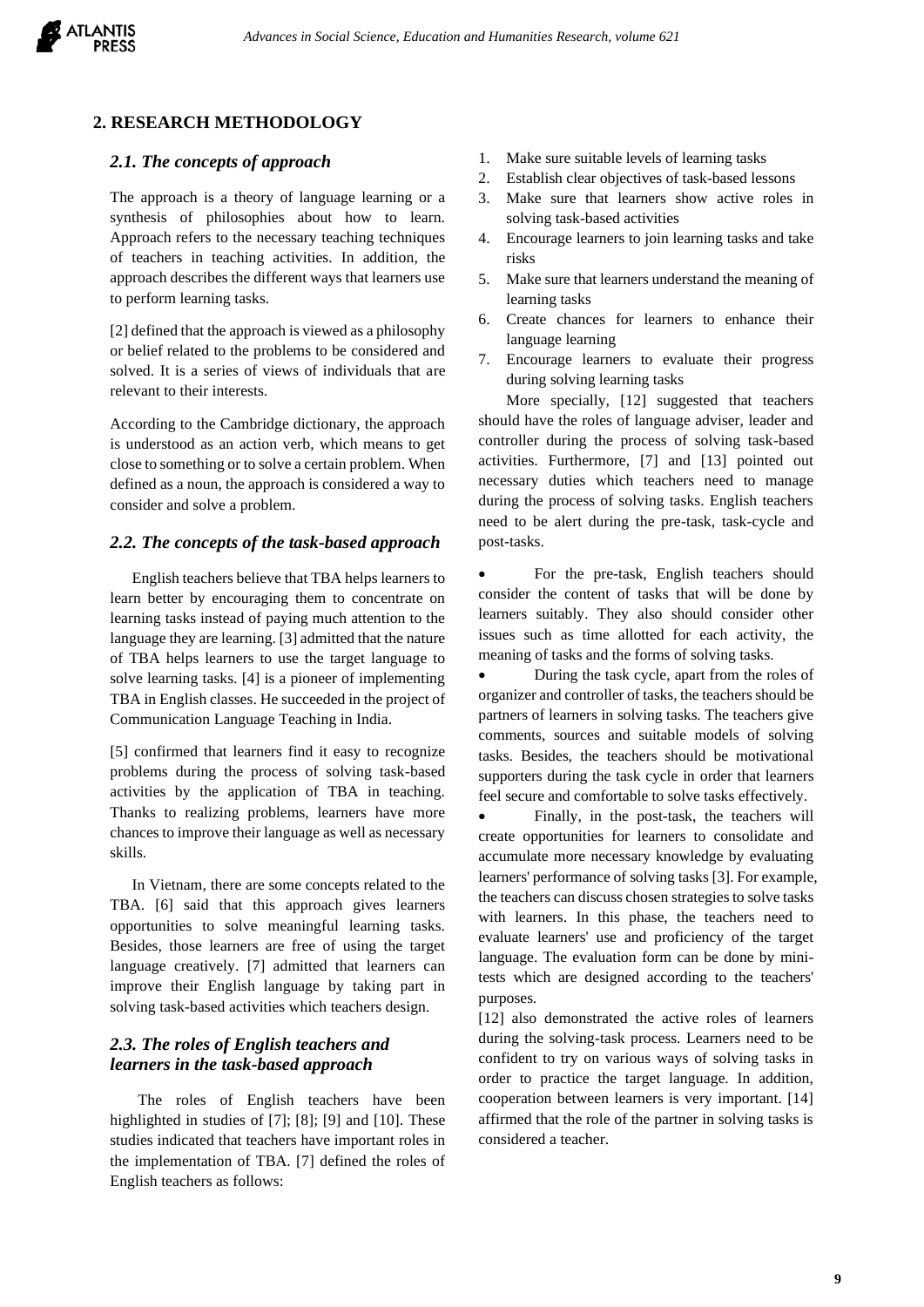# *2.4. The framework of the task-based approach*

Various frameworks for designing task-based lessons have been proposed (e.g. [4]; [12]; [15]). [8] noted that these frameworks have common sequences consisting of pre-task phase, task-cycle phrase and post-task phase. In particular, [12] suggested a standard framework that can be adapted to teaching English speaking skills.



**Figure 1**: The framework of a task-based approach

- a) The pre-task phase includes common activities for both the teacher and learners as follows:
- The teacher helps learners understand the topic and purposes of tasks by brainstorming activities
- Learners can take part in the preparation process of tasks
- The teacher lists necessary words and phrases for the process of solving tasks
- Learners are informed the timeline of solving tasks.
- b) The task-cycle phase has three important stages which describe the specific duties for both the teacher and learners. These stages are described as follows:

## **Task stage**

- Learners are divided into groups to solve tasks. They are free of using the target language.

- The teacher observes and motivates learners to solve tasks

- The teacher does not interfere with learners' use of the target language when they are solving tasks

- The teacher encourages learners to focus on the sequences of tasks and self-confidence to solve tasks

#### **Planning and report stages**

- In the planning stage, learners need to write a short report of their task performance

- Learners can rehearse their reports several times before

they present in front of class

- The teacher helps learners use words and phrases when they are preparing their reports

- The teacher can encourage learners to work in pairs to share comments on reports

- The teacher should encourage learners to raise questions regarding the use of language in their reports

c) The language focus is the post-task phase in which the target words and structures are described by the teacher as follows:

#### **Analysis**

- The teacher presents the language focus based on words or phrases relating to the topic

- The teacher can base on learners' questions to explain the use of the target language

#### **Practice**

The teacher can design games and exercises to help learners master the target language and structures.

# **3. THE APPLICATION OF TASK-BASED APPROACH INTO ENGLISH SPEAKING LESSON**

For this part, the researcher adapts Willis's framework to implement an English-speaking lesson in 45 minutes. Learners are expected to be more fluent at sharing the differences between the city and countryside in Vietnam and using the comparative form.

a) The pre-task phase (10 minutes)

- The teacher shows some images of some areas in Vietnam on slides (Figure 2) and then asks learners to join the activity "Look, answer and describe"

- The teacher asks learners to work in pairs to brainstorm adjectives to describe these places

- The teacher asks learners to change adjectivesinto the comparative form with the given explanation on board (Figure 3)

- The teacher asks learners to guess the topic of the lesson and then ask them to join the next activities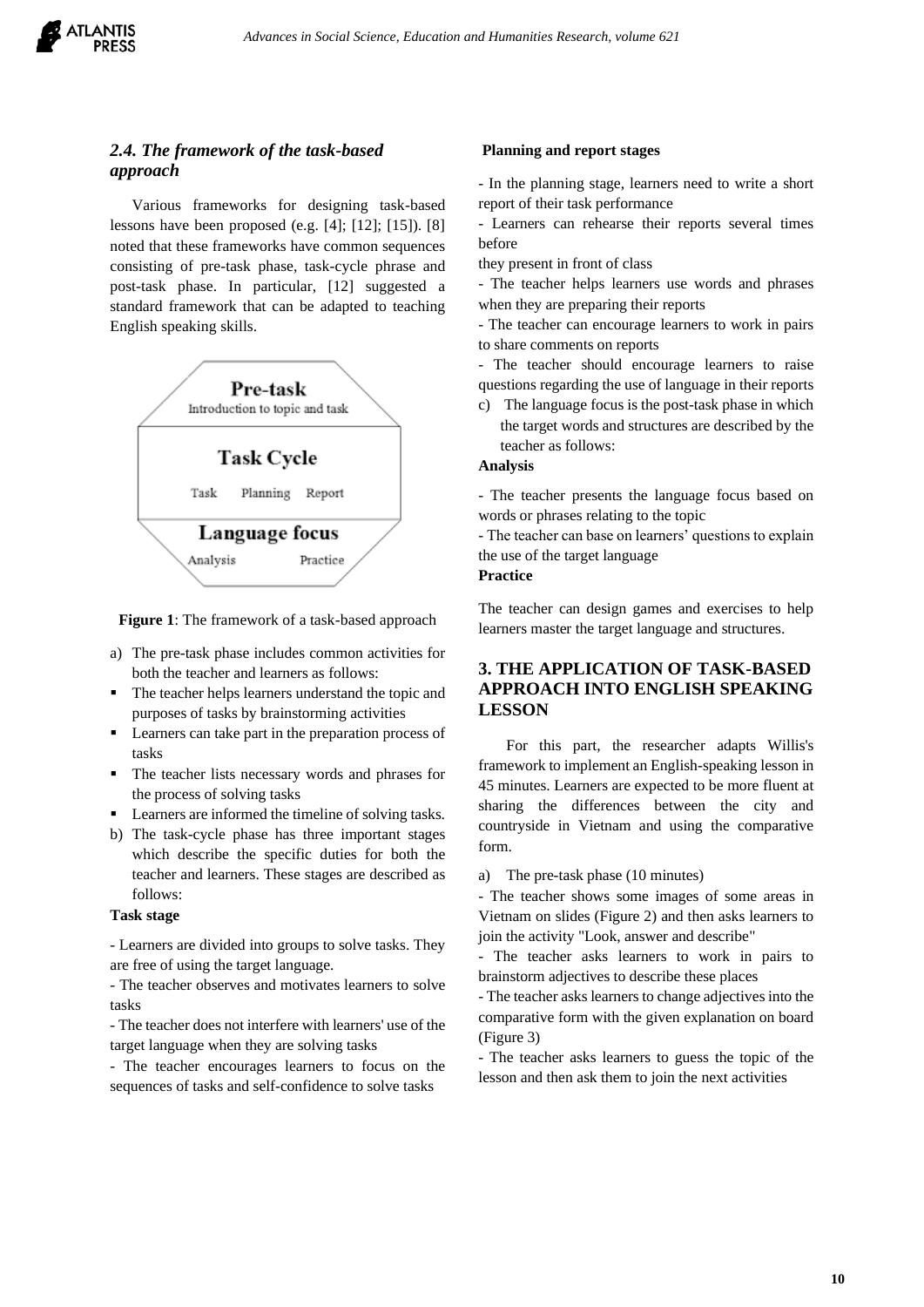

Where are these places? What are they famous for?



**Figure 2**: The activity "Look, answer and describe"



**Figure 3**: The comparative form of adjectives

b) The task-cycle phase (25 minutes)

- Learners work in groups of three or four people to share ideas about differences between the city and countryside.

- They are instructed to use the target language to discuss.

- Learners are given A0 papers to write down their answers during the discussion

- The teacher walks around and gives learners support if they need it.

- The teacher notes down difficulties about the target language and structures when they discuss.

- Each group has some minutes to rehearse presenting their findings.

- The teacher asks learners to present their findings and listen to other groups' presentations.

- The teacher gives feedback to each group on the findings

c) The language focus (10 minutes)

- The teacher writes on board good ideas presented by each group and common mistakes in terms of words, phrases and structures.

- The teacher asks learners to correct mistakes of words, phrases and structures of each group.

- The teacher hands out the exercise "Transformation of sentences using the comparative and given words." - The teacher asks learners to work in pairs to do this exercise and then asks them to correct on board.

- The teacher summarizes the content of the topic, the target language and comparative structures.

- Learners write down notes they wish to remember.

In a word, a task-based speaking lesson with the adoption of Willis's framework will become easier for the teacher and learners. The teacher can instruct their learners to use the target language effectively. Learners will have chances to master the target language when they discuss with their friends. Furthermore, the learning environment is interesting and relaxing for learners to join.

## **4. CONCLUSION**

In Vietnam, teaching English is really necessary when the world economic integration is increasing. It is no doubt that English teachers need to pay much attention to instructing necessary skills for learners in communication as well as solving problems. With the application of a task-based approach into English lessons, teachers can bring many benefits to their learners to improve their English skills.

From the teaching practice, we find that the taskbased approach is completely consistent with the trend of teaching that focuses on communication and learners' roles. Moreover, this approach will be useful for most learners who are interested in the English language. It helps learners have positive attitudes to English learning. More specially, Vietnamese learners are more confident to communicate with other people in English.

Based on what we have learned and experienced about the task-based approach, we find that constructing pedagogical learning tasks and choosing a reasonable teaching methodology will create a learning community in the classroom, where there is positive interaction between learners and teachers. As a result, learners will have better learning methods and easily adapt to real life. The author also proposes that the next research should be the compilation of appropriate learning materials and tasks to support the application of the task-based approach in teaching English speaking skills.